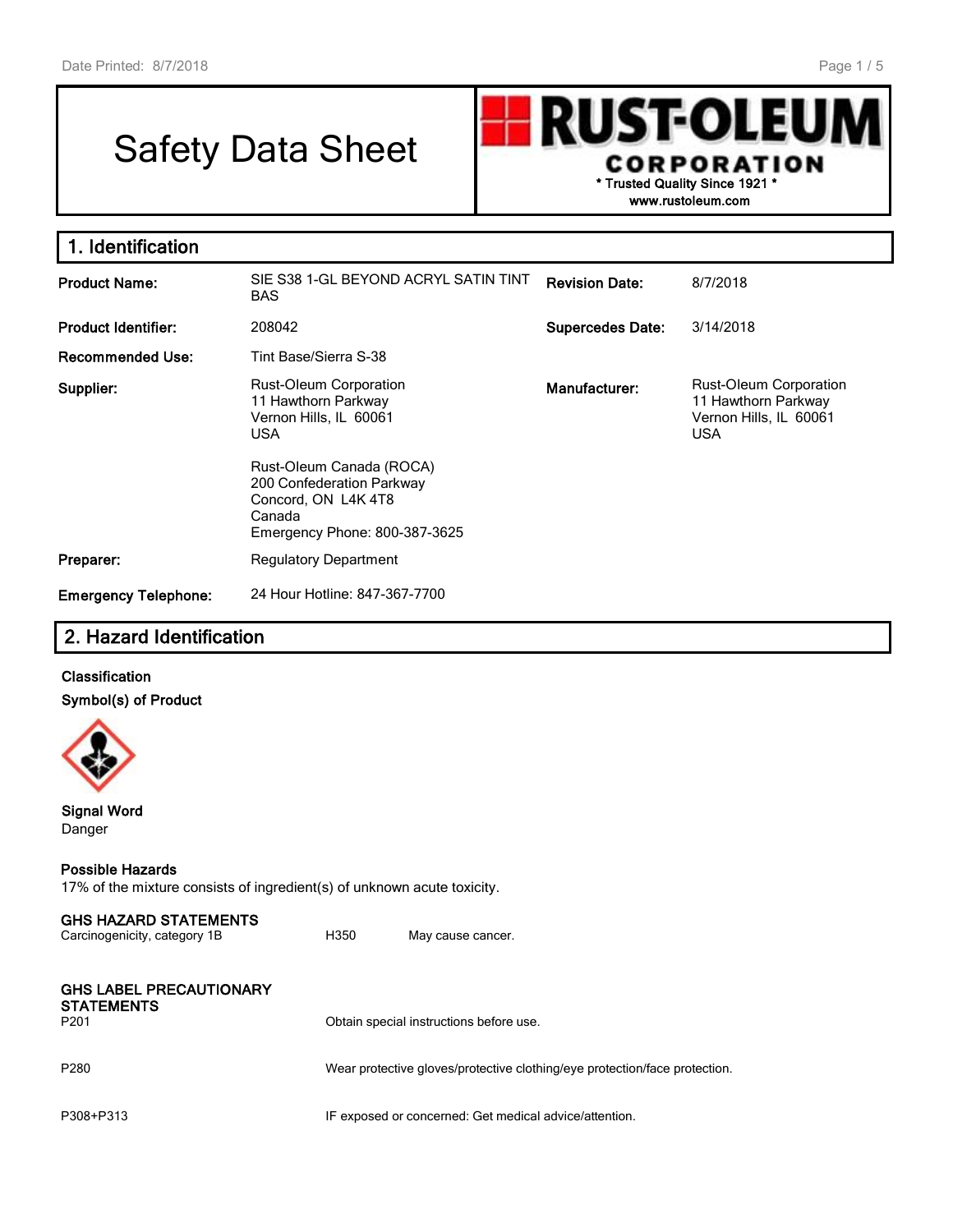P501 Dispose of contents/container in accordance with local, regional and national regulations.

| 3. Composition / Information On Ingredients |               |             |                             |                          |  |  |  |
|---------------------------------------------|---------------|-------------|-----------------------------|--------------------------|--|--|--|
| <b>HAZARDOUS SUBSTANCES</b>                 |               |             |                             |                          |  |  |  |
| <b>Chemical Name</b>                        | CAS-No.       | <b>Wt.%</b> | <b>GHS Symbols</b>          | <b>GHS Statements</b>    |  |  |  |
| Titanium Dioxide                            | 13463-67-7    | 14          | Not Available               | Not Available            |  |  |  |
| Kaolin Clay                                 | 1332-58-7     | 3.1         | Not Available               | Not Available            |  |  |  |
| Aziridine, 2-Methyl-                        | $75 - 55 - 8$ | 0.1         | GHS02-GHS05-<br>GHS06-GHS08 | H225-300-310-318-330-350 |  |  |  |

## **4. First-Aid Measures**

**FIRST AID - EYE CONTACT:** Immediately flush eyes with plenty of water for at least 15 minutes holding eyelids open. Get medical attention. Do NOT allow rubbing of eyes or keeping eyes closed.

**FIRST AID - SKIN CONTACT:** Wash skin with soap and water. Remove contaminated clothing. Get medical attention if irritation develops or persists.

**FIRST AID - INHALATION:** Remove to fresh air. If not breathing, give artificial respiration. If breathing is difficult, give oxygen. Get immediate medical attention. Do NOT use mouth-to-mouth resuscitation. If you experience difficulty in breathing, leave the area to obtain fresh air. If continued difficulty is experienced, get medical assistance immediately.

**FIRST AID - INGESTION:** Swallowing less than an ounce will not cause significant harm. For larger amounts, do not induce vomiting, but give one or two glasses of water to drink and get medical attention. If swallowed, rinse mouth with water. If feeling unwell, get medical attention.

## **5. Fire-Fighting Measures**

**EXTINGUISHING MEDIA:** Alcohol Film Forming Foam, Carbon Dioxide, Dry Chemical, Water Fog

**UNUSUAL FIRE AND EXPLOSION HAZARDS:** FLASH POINT IS TESTED TO BE GREATER THAN 200 DEGREES F. No unusual fire or explosion hazards noted. Keep containers tightly closed.

**SPECIAL FIREFIGHTING PROCEDURES:** Water may be used to cool closed containers to prevent buildup of steam. If water is used, fog nozzles are preferred.

**Special Fire and Explosion Hazard (Combustible Dust):** No Information

#### **6. Accidental Release Measures**

**STEPS TO BE TAKEN IF MATERIAL IS RELEASED OR SPILLED:** Dispose of according to local, state (provincial) and federal regulations. Do not incinerate closed containers. If spilled, contain spilled material and remove with inert absorbent. Dispose of contaminated absorbent, container, and unused contents in accordance with local, state, and federal regulations. Do not incinerate closed containers

## **7. Handling and Storage**

**HANDLING:** Avoid contact with eyes. Wash hands before eating. Wash thoroughly after handling. Remove contaminated clothing and launder before reuse. Use only with adequate ventilation. Follow all SDS and label precautions even after container is emptied because it may retain product residues. Avoid breathing fumes, vapors, or mist. Avoid contact with eyes, skin and clothing.

**STORAGE:** Keep from freezing. Keep container closed when not in use. Store in a dry, well ventilated place. Keep container tightly closed when not in use.

**Advice on Safe Handling of Combustible Dust:** No Information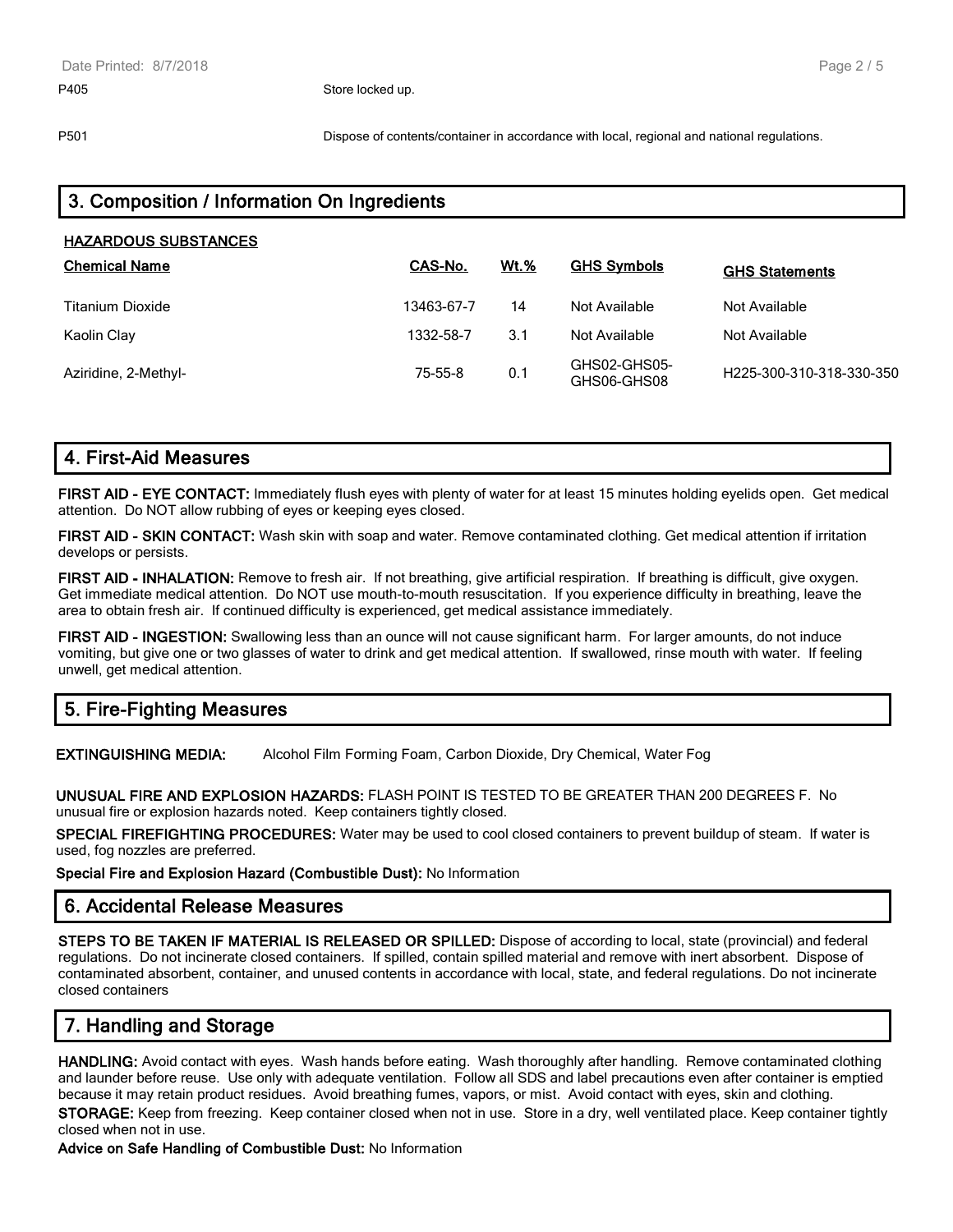## **8. Exposure Controls / Personal Protection**

| <b>Chemical Name</b> | CAS-No.    | Weight %<br><b>Less Than</b> | <b>ACGIH TLV-</b><br>TWA | <b>ACGIH TLV-</b><br><b>STEL</b> | <b>OSHA PEL-TWA</b> | <b>OSHA PEL-</b><br><b>CEILING</b> |
|----------------------|------------|------------------------------|--------------------------|----------------------------------|---------------------|------------------------------------|
| Titanium Dioxide     | 13463-67-7 | 15.0                         | $10 \text{ mg/m}$        | N.E.                             | $15 \text{ ma/m}$ 3 | N.E.                               |
| Kaolin Clay          | 1332-58-7  | 5.0                          | $2 \text{ ma/m}$ 3       | N.E.                             | $15 \text{ mg/m}$   | N.E.                               |
| Aziridine. 2-Methvl- | 75-55-8    | 0.1                          | 0.2 ppm                  | $0.4$ ppm                        | 2 ppm               | N.E.                               |

#### **PERSONAL PROTECTION**

**ENGINEERING CONTROLS:** Prevent build-up of vapors by opening all doors and windows to achieve cross-ventilation. Use process enclosures, local exhaust ventilation, or other engineering controls to control airborne levels below recommended exposure limits.

**RESPIRATORY PROTECTION:** A NIOSH/MSHA approved air purifying respirator with organic vapor cartridge or canister may be permissible under certain circumstances where airborne concentrations are expected to exceed exposure limits. A respiratory protection program that meets OSHA 1910.134 and ANSI Z88.2 requirements must be followed whenever workplace conditions warrant a respirator's use.

**SKIN PROTECTION:** Nitrile or Neoprene gloves may afford adequate skin protection. Use gloves to prevent prolonged skin contact.

**EYE PROTECTION:** Use safety eyewear designed to protect against splash of liquids. Use ANSI Z87.1 approved safety eyewear.

**OTHER PROTECTIVE EQUIPMENT:** Refer to safety supervisor or industrial hygienist for further information regarding personal protective equipment and its application. Refer to safety supervisor or industrial hygienist for further guidance regarding types of personal protective equipment and their applications.

**HYGIENIC PRACTICES:** Wash thoroughly with soap and water before eating, drinking or smoking. Remove contaminated clothing immediately and launder before reuse.

**Engineering Measures for Combustible Dust:** No Information

| 9. Physical and Chemical Properties |                             |                                  |            |  |  |
|-------------------------------------|-----------------------------|----------------------------------|------------|--|--|
| Appearance:                         | Liauid                      | <b>Physical State:</b>           | Liguid     |  |  |
| Odor:                               | Solvent Like                | <b>Odor Threshold:</b>           | N.E.       |  |  |
| <b>Relative Density:</b>            | 1.247                       | pH:                              | N.D.       |  |  |
| Freeze Point, °C:                   | ND.                         | <b>Viscosity:</b>                | N.D.       |  |  |
| <b>Solubility in Water:</b>         | Miscible                    | <b>Partition Coefficient, n-</b> |            |  |  |
| Decompostion Temp., °C:             | N.D.                        | octanol/water:                   | N.D.       |  |  |
| Boiling Range, °C:                  | $100 - 537$                 | Explosive Limits, vol%:          | $NA - N.A$ |  |  |
| <b>Flammability:</b>                | Does not Support Combustion | Flash Point, °C:                 | 94         |  |  |
| <b>Evaporation Rate:</b>            | Slower than Ether           | Auto-ignition Temp., °C:         | N.D.       |  |  |
| <b>Vapor Density:</b>               | Heavier than Air            | Vapor Pressure:                  | N.D.       |  |  |

(See "Other information" Section for abbreviation legend)

## **10. Stability and Reactivity**

**CONDITIONS TO AVOID:** Avoid contact with strong acid and strong bases.

**INCOMPATIBILITY:** Incompatible with strong oxidizing agents, strong acids and strong alkalies.

**HAZARDOUS DECOMPOSITION:** When heated to decomposition, it emits acrid smoke and irritating fumes. By open flame, carbon monoxide and carbon dioxide.

**HAZARDOUS POLYMERIZATION:** Will not occur under normal conditions.

**STABILITY:** This product is stable under normal storage conditions.

## **11. Toxicological Information**

**EFFECTS OF OVEREXPOSURE - EYE CONTACT:** Causes eye irritation. Irritating, and may injure eye tissue if not removed promptly.

**EFFECTS OF OVEREXPOSURE - SKIN CONTACT:** Substance may cause slight skin irritation. Low hazard for usual industrial handling or commercial handling by trained personnel.

**EFFECTS OF OVEREXPOSURE - INHALATION:** Low hazard for usual industrial handling or commercial handling by trained personnel. Routine handling and application does not require use of respiratory protection; however, if air monitoring demonstrates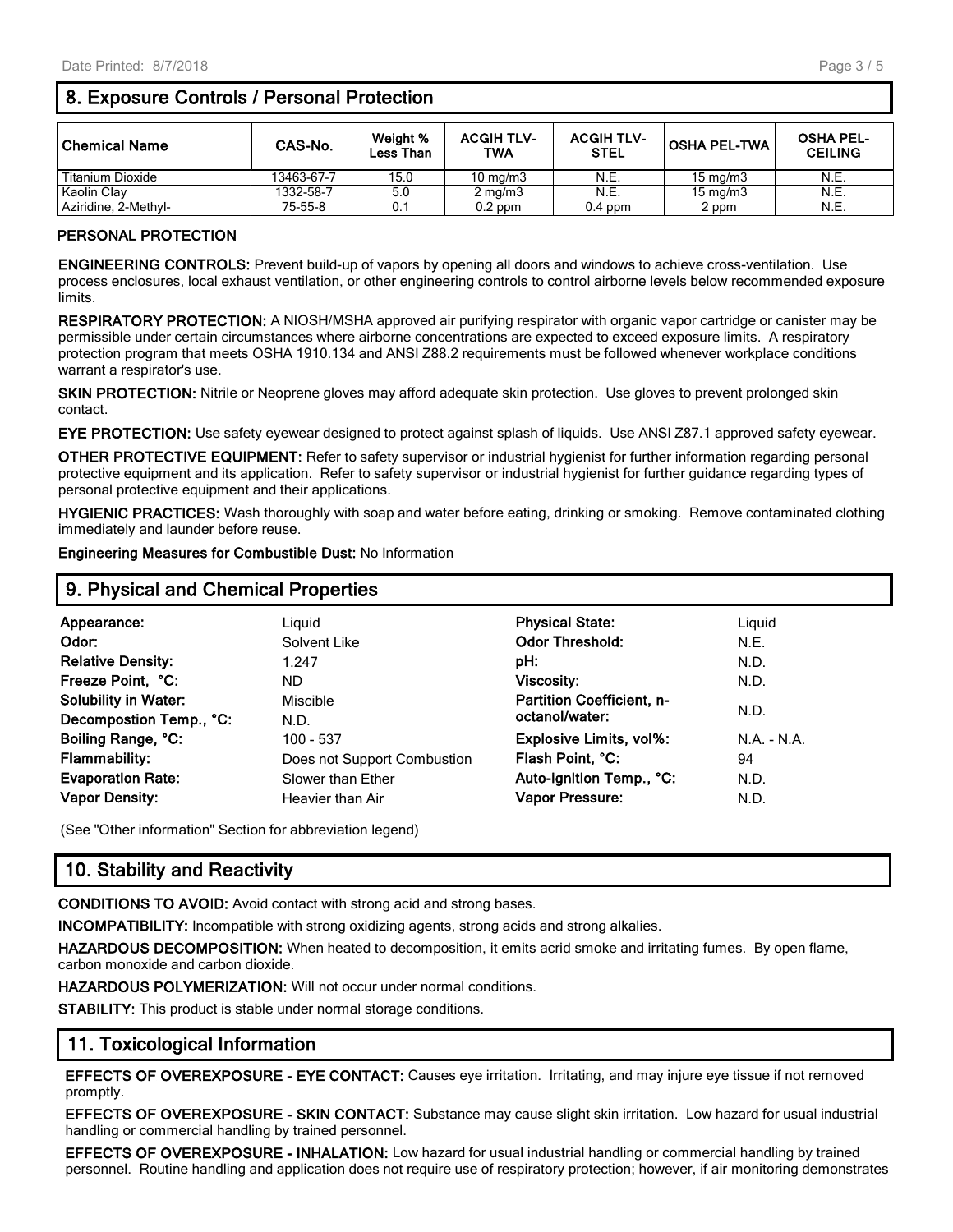vapor, mist, or dust levels above applicable limits, wear an appropriate, properly fitted respirator (NIOSH/MSHA approved) during handling and application. Follow respirator manufacturer's directions for respirator use. High gas, vapor, mist or dust concentrations may be harmful if inhaled. Avoid breathing fumes, spray, vapors, or mist.

#### **EFFECTS OF OVEREXPOSURE - INGESTION:** Substance may be harmful if swallowed.

**EFFECTS OF OVEREXPOSURE - CHRONIC HAZARDS:** Contains Titanium Dioxide. Titanium Dioxide is listed as a Group 2B-"Possibly carcinogenic to humans" by IARC. No significant exposure to Titanium Dioxide is thought to occur during the use of products in which Titanium Dioxide is bound to other materials, such as in paints during brush application or drying. Risk of overexposure depends on duration and level of exposure to dust from repeated sanding of surfaces or spray mist and the actual concentration of Titanium Dioxide in the formula. (Ref: IARC Monograph, Vol. 93, 2010)

**PRIMARY ROUTE(S) OF ENTRY:** Ingestion, Inhalation, Skin Absorption, Skin Contact

#### **ACUTE TOXICITY VALUES The acute effects of this product have not been tested. Data on individual components are tabulated below:**

| CAS-No.       | <b>Chemical Name</b> | Oral LD50        | Dermal LD50     | <b>Vapor LC50</b> |
|---------------|----------------------|------------------|-----------------|-------------------|
| 13463-67-7    | Titanium Dioxide     | >10000 mg/kg Rat | 2500 mg/kg      | N.E.              |
| 1332-58-7     | Kaolin Clay          | 5500 mg/kg       | >5000 mg/kg Rat | 25                |
| $75 - 55 - 8$ | Aziridine, 2-Methyl- | 19 mg/kg Rat     | N.E.            | N.E.              |

N.E. - Not Established

## **12. Ecological Information**

**ECOLOGICAL INFORMATION:** Product is a mixture of listed components.

## **13. Disposal Information**

**DISPOSAL INFORMATION:** Dispose of material in accordance to local, state, and federal regulations and ordinances. Do not allow to enter waterways, wastewater, soil, storm drains or sewer systems.

## **14. Transport Information**

|                              | Domestic (USDOT) | <b>International (IMDG)</b> | Air (IATA)    | <b>TDG (Canada)</b> |
|------------------------------|------------------|-----------------------------|---------------|---------------------|
| <b>UN Number:</b>            | N.A.             | N.A.                        | N.A.          | N.A.                |
| <b>Proper Shipping Name:</b> | Not Regulated    | Not Regulated               | Not Regulated | Not Regulated       |
| <b>Hazard Class:</b>         | N.A.             | N.A.                        | N.A.          | N.A.                |
| <b>Packing Group:</b>        | N.A.             | N.A.                        | N.A.          | N.A.                |
| <b>Limited Quantity:</b>     | No               | No.                         | No            | No                  |

## **15. Regulatory Information**

## **U.S. Federal Regulations:**

#### **CERCLA - SARA Hazard Category**

This product has been reviewed according to the EPA 'Hazard Categories' promulgated under Sections 311 and 312 of the Superfund Amendment and Reauthorization Act of 1986 (SARA Title III) and is considered, under applicable definitions, to meet the following categories:

**Carcinogenicity** 

#### **Sara Section 313:**

This product contains the following substances subject to the reporting requirements of Section 313 of Title III of the Superfund Amendment and Reauthorization Act of 1986 and 40 CFR part 372:

No Sara 313 components exist in this product.